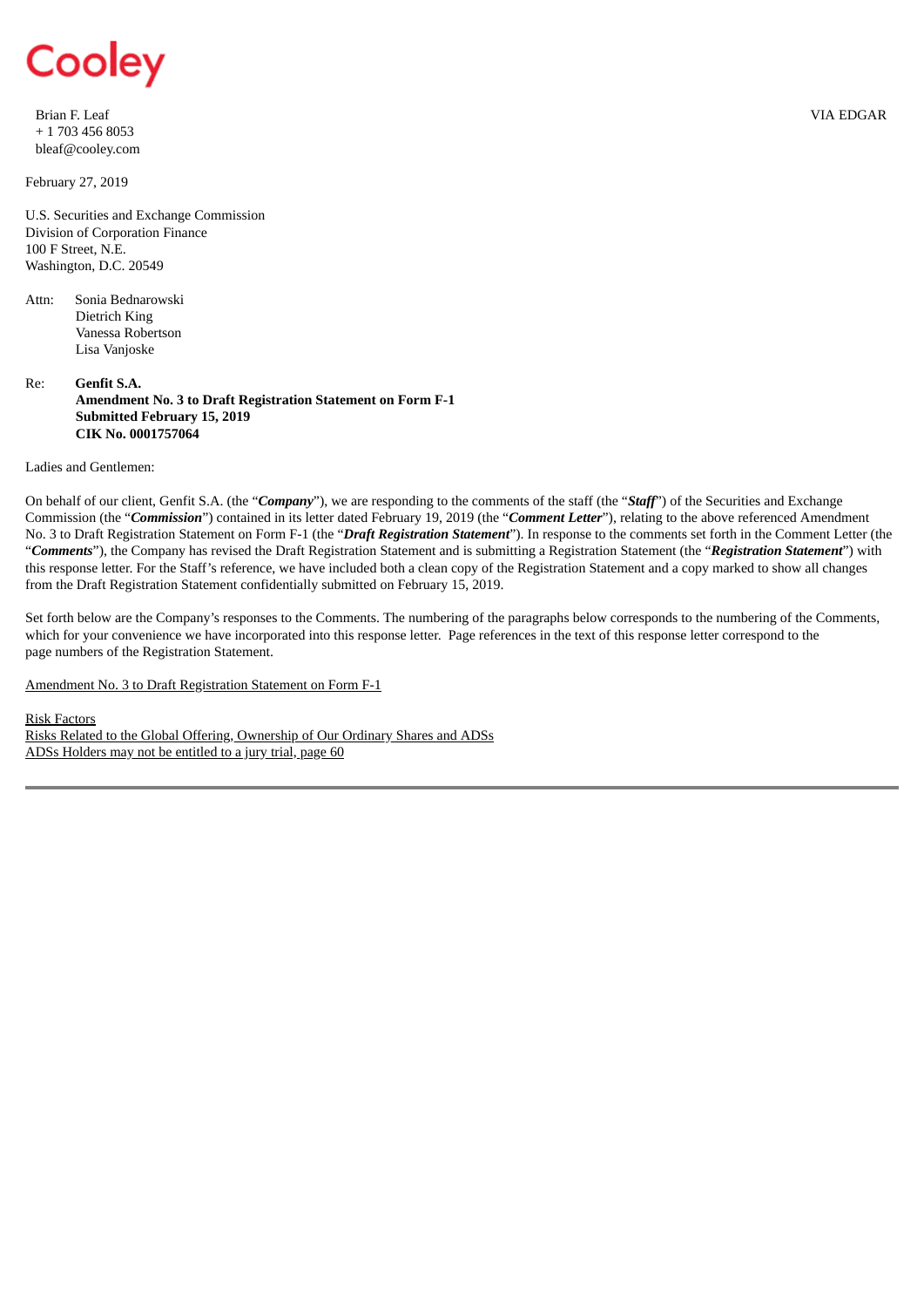1. Please revise to disclose that by agreeing to the provision, investors will not be deemed to have waived the company's or the depositary's compliance with U.S. federal securities laws and the rules and regulations promulgated thereunder. In this regard, we note that on page 61 you refer to compliance with "any substantive provision" of the U.S. federal securities laws and the rules and regulations promulgated thereunder.

Response: In response to the Staff's comment, the Company has revised the disclosure on page 61 of the Registration Statement and has **also added disclosure on page 206 of the Registration Statement.**

\* \* \* \*